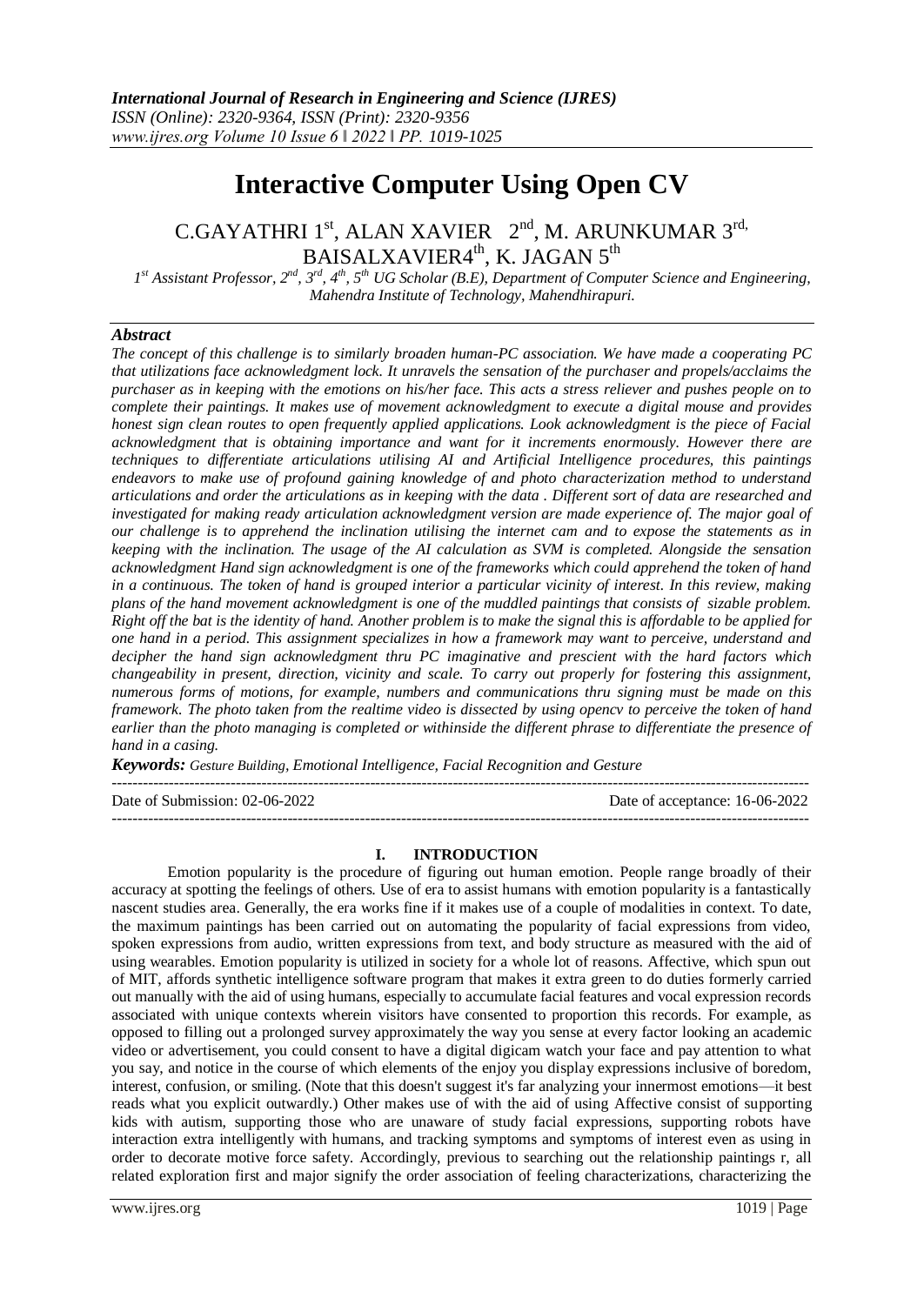amount of emotions. Also, withinside the wake of locating the relationship paintings r or equal components, they definitely have to be amended over the lengthy haul to tackle modifications withinside the set. In the accompanying subsections, we can introduce an order of feeling discovery strategies proposed withinside the writing, in mild of ways place are made. In spite of the reality that they may be in each manner ordered into content-primarily based totally comes nearer consistent with the attitude of facts recovery, their concern. even as distinguishing emotions in mild of associated watchwords is extraordinarily clean and easy to utilize, the manner to increment precision tumbles to 2 of the preprocessing strategies, that are sentence parsing to extricate catchphrases, and the improvement of near domestic catchphrase phrase reference. Parsers utilized in feeling discovery are almost immediately programming bundles, aleven though their evaluating speculations may range from reliance syntax to theta job tasks. Then again, building profound watchword word reference would be maritime to different fields

#### **II. LITERATURE SURVEY DEEP LEARNING IN NEURAL NETWORKS: AN OVERVIEW**

Jürgen Schmidhuber et.al., has proposed. In this paper In recent years, deep artificial neural networks (including recurrent ones) have won numerous contests in pattern recognition and machine learning. This historical survey compactly summarizes relevant work, much of it from the previous millennium. Shallow and Deep Learners are distinguished by the depth of their credit assignment paths, which are chains of possibly learnable, causal links between actions and effects. I review deep supervised learning (also recapitulating the history of backpropagation), unsupervised learning, reinforcement learning & evolutionary computation, and indirect search for short programs encoding deep and large networks. This is the preprint of an invited Deep Learning (DL) overview. One of its goals is to assign credit to those who contributed to the present state of the art. I acknowledge the limitations of attempting to achieve this goal. The DL research community itself may be viewed as a continually evolving, deep network of scientists who have influenced each other in complex ways. Starting from recent DL results, I tried to trace back the origins of relevant ideas through the past half century and beyond, sometimes using ''local search'' to follow citations of citations backwards in time. Since not all DL publications properly acknowledge earlier relevant work, additional global search strategies were employed, aided by consulting numerous neural network experts. As a result, the present preprint mostly consists of references. Nevertheless, through an expert selection bias I may have missed important work. A related bias was surely introduced by my special familiarity with the work of my own DL research group in the past quartercentury. For these reasons, this work should be viewed as merely a snapshot of an ongoing credit assignment process Deep Learning (DL) in Neural Networks (NNs) is relevant for Supervised Learning (SL) (Section 5), Unsupervised Learning, and Reinforcement Learning. By alleviating problems with deep Credit Assignment Paths (CAPs, Sections 3, 5.9), UL (Section 5.6.4) cannot only facilitate SL of sequences (Section 5.10) and stationary patterns but also. Dynamic Programming (DP, Section 4.1) is important for both deep SL (Section 5.5) and traditional RL with deep NNs . A search for solutioncomputing, perturbation-resistant low-complexity NNs describable by few bits of information can reduce overfitting and improve deep SL &UL as well as RL also in the case of partially observable environments. Deep SL, UL, RL often create hierarchies of more and more abstract representations of stationary data , sequential data or RL policies . While UL can facilitate SL, pure SL for feedforward NNs and recurrent NNs (RNNs)) did not only win early contests but also most of the recent ones (Especially DL in FNNs profited from GPU implementations.

TECHNIQUES AND APPLICATIONS OF EMOTION RECOGNITION IN FACE **S. Lugović** et.al., has proposed. In this system Affective computing opens a new area of research in computer science with the aim to improve the way how humans and machines interact. Recognition of human emotions by machines is becoming a significant focus in recent research in different disciplines related to information sciences and Human-Computer Interaction (HCI). In particular, emotion recognition in human face is important, as it is the primary communication tool of humans. This paper gives a brief overview of the current state of the research in this area with the aim to underline different techniques that are being used for detecting emotional states in vocal expressions. Furthermore, approaches for extracting face features from face datasets and machine learning methods with special emphasis on classifiers are analysed. In addition to the mentioned techniques, this paper also gives an outline of the areas where emotion recognition could be utilised such as healthcare, psychology, cognitive sciences and marketing. Directions to explore emotions more deeply were for the first time proposed more than 60 years ago, by who stated "it is interesting to know that the sort of phenomenon which is recorded subjectively as emotion may not be merely a useless epiphenomenon of nervous action, but may control some essential stage in learning, and in other similar processes.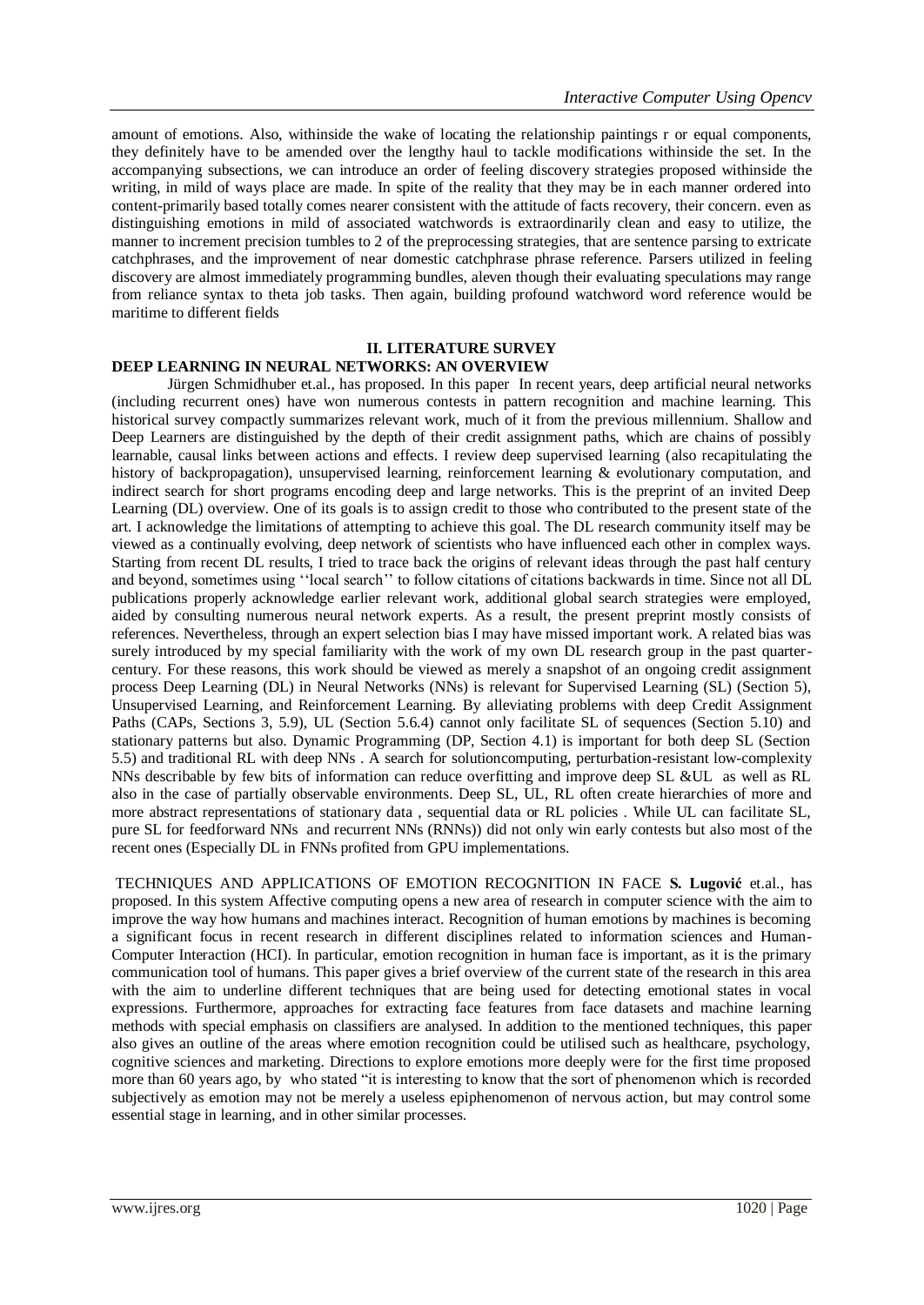# FACE EMOTION RECOGNITION COMBINING ACOUSTIC FEATURES AND LINGUISTIC INFORMATION IN A HYBRID SUPPORT VECTOR MACHINE - BELIEF NETWORK ARCHITECTURE

Björn Schuller et.al., has proposed. In this system In this contribution we introduce a novel approach to the combination of acoustic features and language information for a most robust automatic recognition of a speaker's emotion. Seven discrete emotional states are classified throughout the work. Firstly a model for the recognition of emotion by acoustic features is presented. The derived features of the signal-, pitch-, energy, and spectral contours are ranked by their quantitative contribution to the estimation of an emotion. Several different classification methods including linear classifiers, Gaussian Mixture Models, Neural Nets, and Support Vector Machines are compared by their performance within this task. Secondly an approach to emotion recognition by the spoken content is introduced applying Belief Network based spotting for emotional key-phrases. Finally the two information sources will be integrated in a soft decision fusion by using a Neural Net. The gain will be evaluated and compared to other advances. Two emotional face corpora used for training and evaluation are described in detail and the results achieved applying the propagated novel advance to speaker emotion recognition are presented and discussed. In former works we compared static and dynamic feature sets for the prosodic analysis. Due to their higher classification performance we focus on derived static features in this work. Initially the raw contours of pitch and energy are calculated because they rely rather on broad classes of sounds. Spectral characteristics on the other hand seem to depend too strongly on phonemes and therefore on the phonetic content of an utterance, which is a drawback with respect to the premise of independency of the spoken content throughout the acoustic analysis. Therefore only spectral energy below 250 Hz and 650 Hz is used considering spectral information. 20 ms frames of the face signal are analyzed every 10ms using a Hamming window function. The values of energy resemble the logarithmic mean energy within a frame. The pitch contour is computed by the average magnitude difference function (AMDF). Calculated in first order AMDF provides a faster alternative to the autocorrelation function due to a restriction to additions. As all pitch estimation methods this technique underlies deviations from the original pitch, which could only be measured by glottal measurement. AMDF proves robust against noise but susceptible to dominant formants. A low-pass filtering applying a symmetrical moving average filter of the filter-width three smoothens the raw contours prior to the statistical analysis. In a next step higher level features are derived out of the contours, freed of their mean value and normalized to their standard deviation. The temporal aspects of voiced sounds are approximated with respect to zero levels in the pitch contour due to the inharmonic nature of unvoiced sounds. Silence durations are calculated by an energy threshold. As the optimal set of global static features is broadly discussed , we considered an initially large set of more than 200 features. The features are ranked with aid of a Linear Discriminant Analysis, and the following table lists the elements of our final 33 dimensional feature-vector in detail. In a direct comparison a combination of all pitch related features lead to 69.81% correct recognition rate, compared to 36.58% correct recognition rate for the use of all energy related features. Neural Nets are a standard procedure in pattern classification. They are renowned for their non-linear transfer functions, their selfcontained feature weighting capabilities and discriminative training. Considering the sparsely available emotion training material their good performance on small training sets compared to GMMs seems advantageous.

### **III. EXISTING METHOD**

Expression recognition or Emotional state recognition using holistic and feature information is the vital step in Driver Assistance System. Many researchers have work on Facial Gesture or Emotion recognition independently. The purpose of the present paper is to deal with Simultaneous Facial Gesture tracking and Emotion recognition with Soft Computing tool like Fuzzy rule based system (FBS). In Human Centered Transportation large number of road accidents took place due to drowsiness or bad mood of the driver. The system proposed in this paper take into account both the Facial Gesture tracking and Emotion recognition so that if there is any sign of less attentiveness of the driver or driver's fatigue the car will be switch to automatic mode. A novel fuzzy system is created, whose rules is being defined through analysis of Facial Gesture variations. The drawbacks include the loss of accuracy in the fuzzy rule compared with proposed model. We introduce person detection and comment static and dynamic body pose estimation methods both in RGB pronounce the understanding of their communication system Lack of accuracy in detection of the emotion recognition

### **IV. PROPOSED SYSTEM**

Our proposed model using the supporter machine algorithm is used to identify the emotion which is captured by the web camera using faces of the person on the respect at preloaded quotes based on emotions will be displayed this process is used to identify the emotion of the particular person on selected emotions which is used to promote artificial intelligence based on emotion reduction and for the research we can able to do certain actions based on hand gestures in front of the camera such as opening and closing certain file which is limited this process model is new and it is more applicable for real time environment such as depression disabled persons other respective behaviours and process models can be used to identify through our project by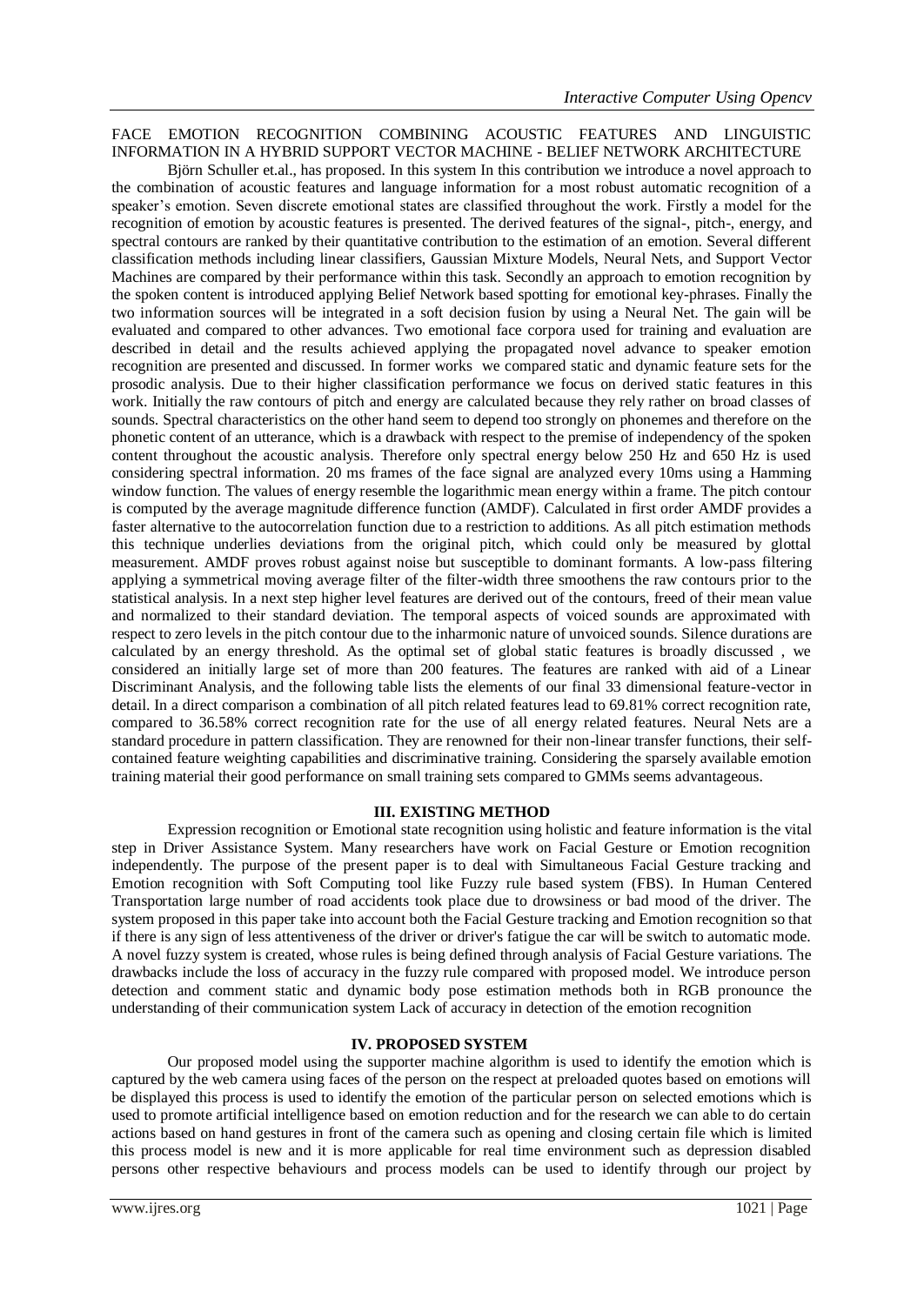comparing one after another and selected certain SVM model is used to process this program. Basically the idea behind this concept is to identify the emotions and represent certain words based on the face such as happy sad etc opening a file or closing a file depending on hand gestures given as the input from the user. To apply the, the image of each frame that has been captured from real-time video are considered as pixels and being compared to each other of the frames. As each frames contains equal value of colour in a pixel, the pixel is then considered as eliminated or removed. These applied to other pixels within each frame, and each frames are compared with respect to time. As any of the pixels between two frames do not match with each other, the pixel at the first frame retain its contain. Method involves iterating through all the possible threshold values and the measurement of spread for the pixel level for each side of the threshold is calculate for example pixels that either falls in foreground or background. The aim is to find the threshold value where the sum of foreground and background spreads is at its minimum. Shows how the hand image is obtained from the real-time video in a gray scale filter and then the image is converted for SVM algorithm that showing the thresholded image. Open cv was used in developing the project for better result and better accuracy.



Fig 4.2 Architectural Diagram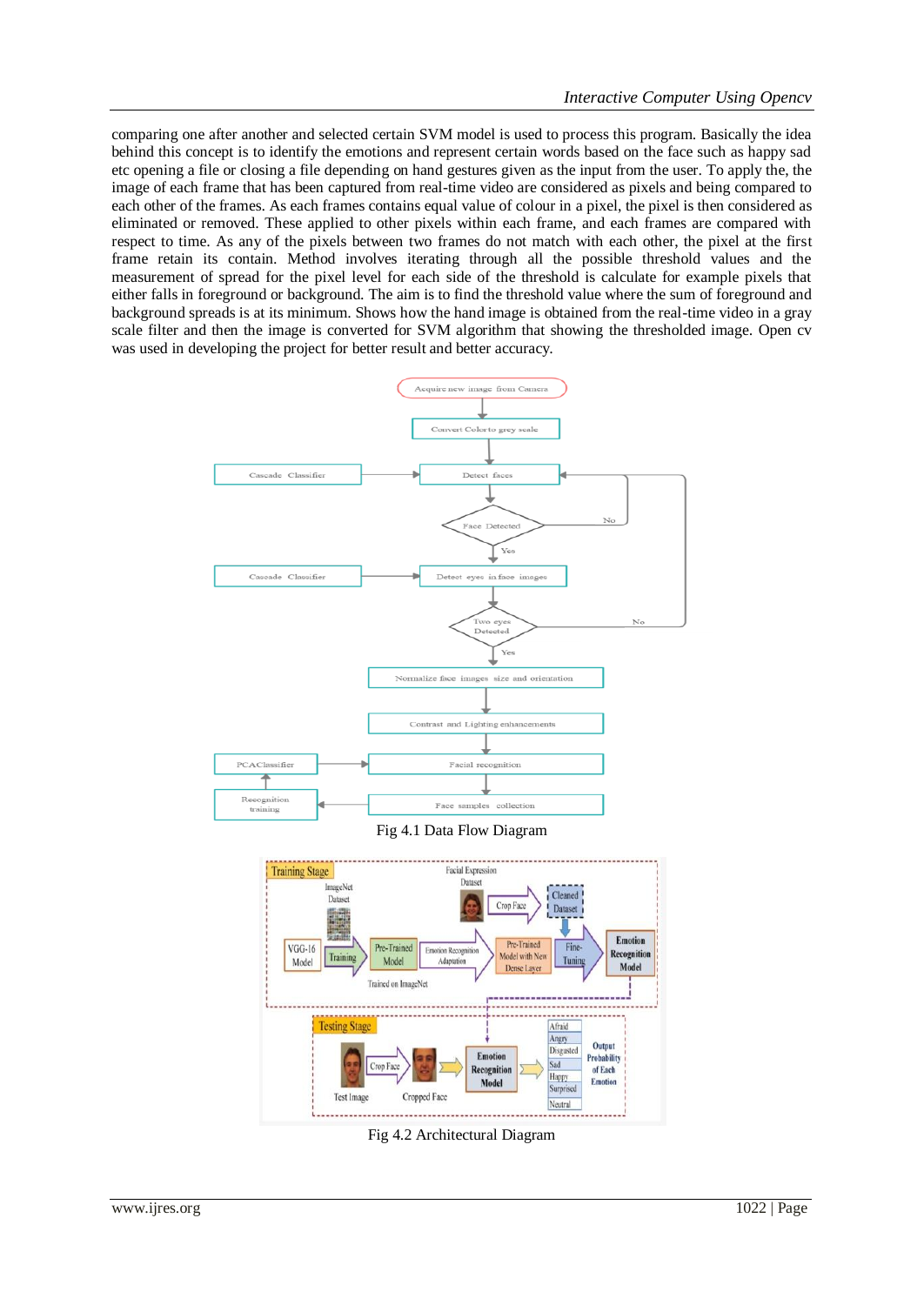**V. KEY RESULTS**



Fig 5,.1 Hand Tracking All The Index Fingers



Fig 5.2 Hand Tracking All The Index Fingers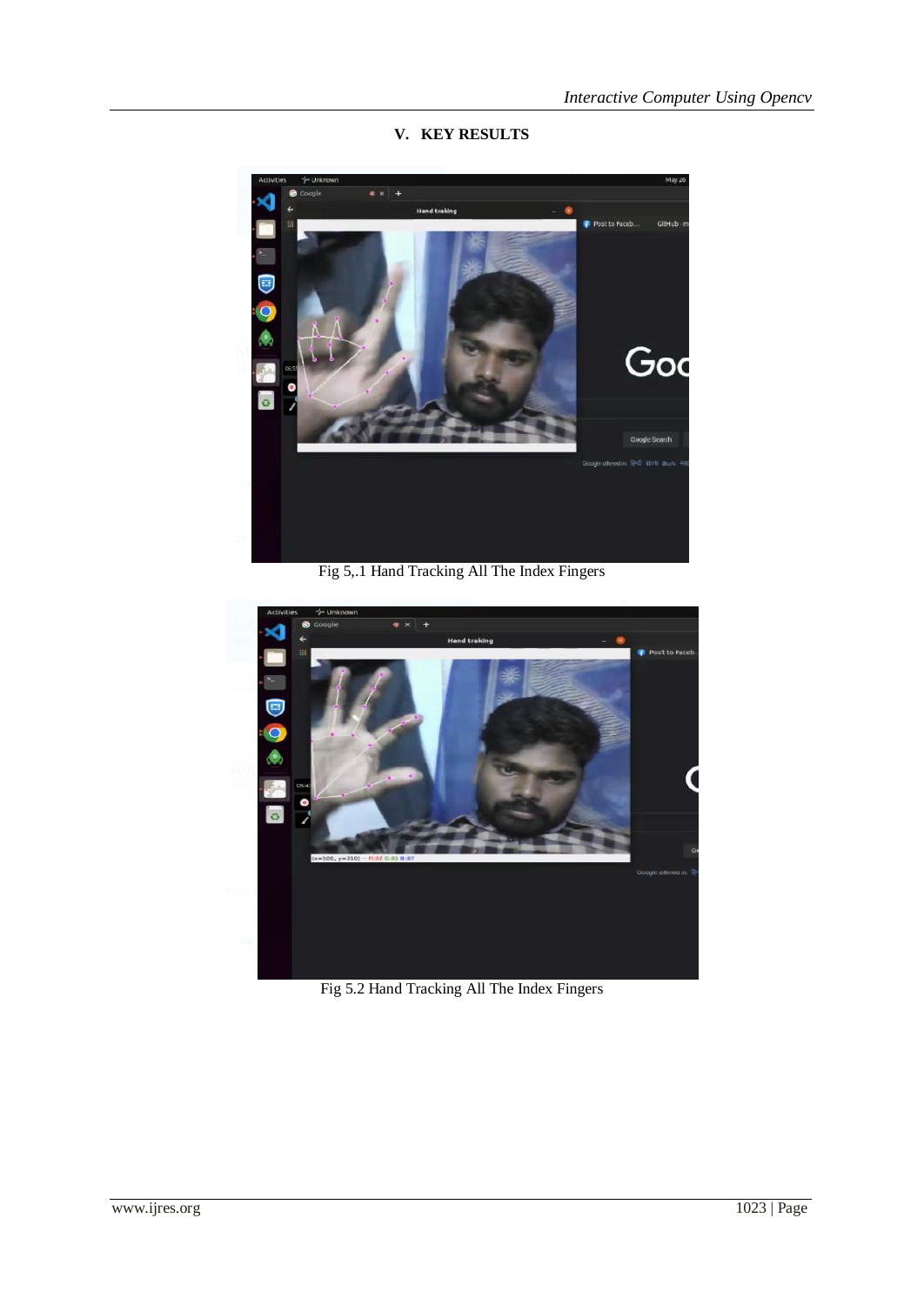![](_page_5_Picture_1.jpeg)

Fig 5.3 Face Emotion Detection

![](_page_5_Picture_3.jpeg)

Fig 5.4 Detecting Emotion Sad